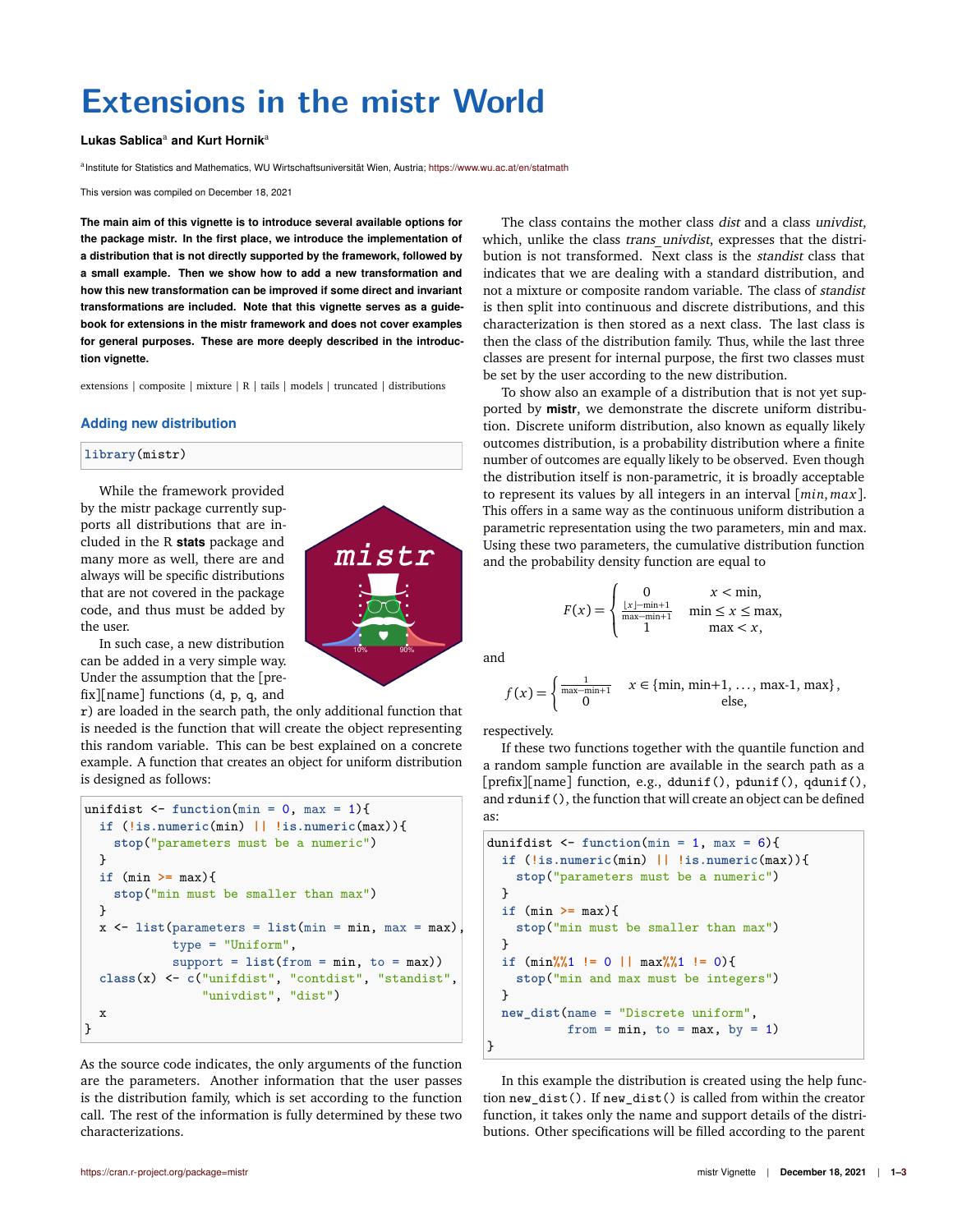calls automatically. Note, that new\_dist() can be called also directly from other functions and environments but in this case other arguments must be filled. For more details see the help file of new\_dist(). The next important thing is that unlike the continuous distributions, the support information in the case of discrete distributions also contains the parameter by. This parameter describes the deterministic step between the support and for most known discrete distributions is equal to one, as they have support on the integers. It might of course differ for some distributions, which have support only on even numbers, or some scaled distributions. It is essential that this parametrization allows to perfectly define the support of a distribution, and hence allows to do more complicated operations and calculations. In the case the user would like a distribution with no equally distanced outcomes, one can perform a non-linear transformation. A final remark concerning the [prefix][name] functions for discrete distribution is that the d and p functions should have some rounding towards the support to avoid rounding errors. For distributions provided by the framework, this rounding is already implemented in the **stats** package calls.

Thus if the  $d$  p, q and  $r$  functions are reachable either from another package namespace or from the global environment

```
pdunif \leq function(q, \text{min} = 0, \text{max} = 1,lower.tail = TRUE,log.p = FALSE {
  q <- round(q, 7)
  z <- ifelse(q < min, 0,
               ifelse(q >= max, 1,
               (floor(q) - min + 1)/(max - min + 1))if(!lower.tail) z <- 1 - z
  if(log.p) log(z) else z
}
```
the distribution can be created and evaluated as:

```
D <- dunifdist(1, 6)
p(D, 4)
# [1] 0.6666667
plim(D, 4)
# [1] 0.5
```
# **Adding new transformations**

The ability to perform transformations was already presented in the Introduction vignette. In this section we will cover how a new transformation can be added. The whole procedure will be described on an example, where an arcus tangent transformation will be implemented.

Arcus tangent, also known as atan, is a monotonic function on the whole support of the real numbers. Its inverse function is tangent (tan) and thanks to the nice one-to-one relationship from atan to tan and then back, atan can be easily implemented into current framework.

For each transformation, there is usually a need to create two new functions. One that performs transformations on yet untransformed distributions, and hence initializes the process (dispatches

on class univdist). Second that dispatches on class trans\_univdist and is designed to add new transformation or upgrade or delete the previous one. Clearly, it is possible to add just one function that dispatches on class dist and hence works for both types, however, such approach does not contain enough flexibility for operations like inverse transformation of the previous one and is not recommended. The main function that is designed to make the life with the new transformation easier is the trafo() function. The function takes the object on which new manipulations will be performed, a specified type of manipulation and expressions that are used for this change. Thus, an atan() function that dispatches on untransformed distributions can be designed as follows.

atan.univdist <- **function**(x){ **trafo**(x, type = "init", trans = **quote**(**atan**(X)), invtrans = **quote**(**tan**(X)), print = **quote**(**atan**(X)), deriv = **quote**(1**+tan**(X)**^**2), operation = "atan") }

While the argument type in the trafo() call can be assigned with 4 different string values ("init", "new", "update", "go\_back"), for the function that dispatches on *univdist* only type  $=$  "init" should be used. This initializes the history list that stores the information about the old transformations and assigns the first transformations according to the next four arguments. These (trans, invtrans, print and deriv) should be attached to the expressions that correspond to the transformation, inverse transformation, transformation that is used in print and the derivative of the inverse transformation, respectively. The last two arguments specify the name of the operation and (if any) additional value that was used in the transformation. In this example, function atan() is used for transformation, tan() as the inverse of atan(), again atan() for the print and since  $\frac{d \tan(x)}{dx} = 1 + \tan(x)^2$ , for the deriv argument such an expression is used. Additionally, name of the operation is added to be able to track and recognize it later. Furthermore, the argument value (not used here) can be assigned to a numeric if the function of a transformation contains two inputs such as multiplication or addition. This information can be later used for updating the transformation (i.e.,  $3+(2+X) = 5 + X$ ). Note that all expressions must use X as a placeholder to indicate the object in the transformation.

With this function we can now easily transform any distribution. An example of arctan() transformed standard normal distribution follows.